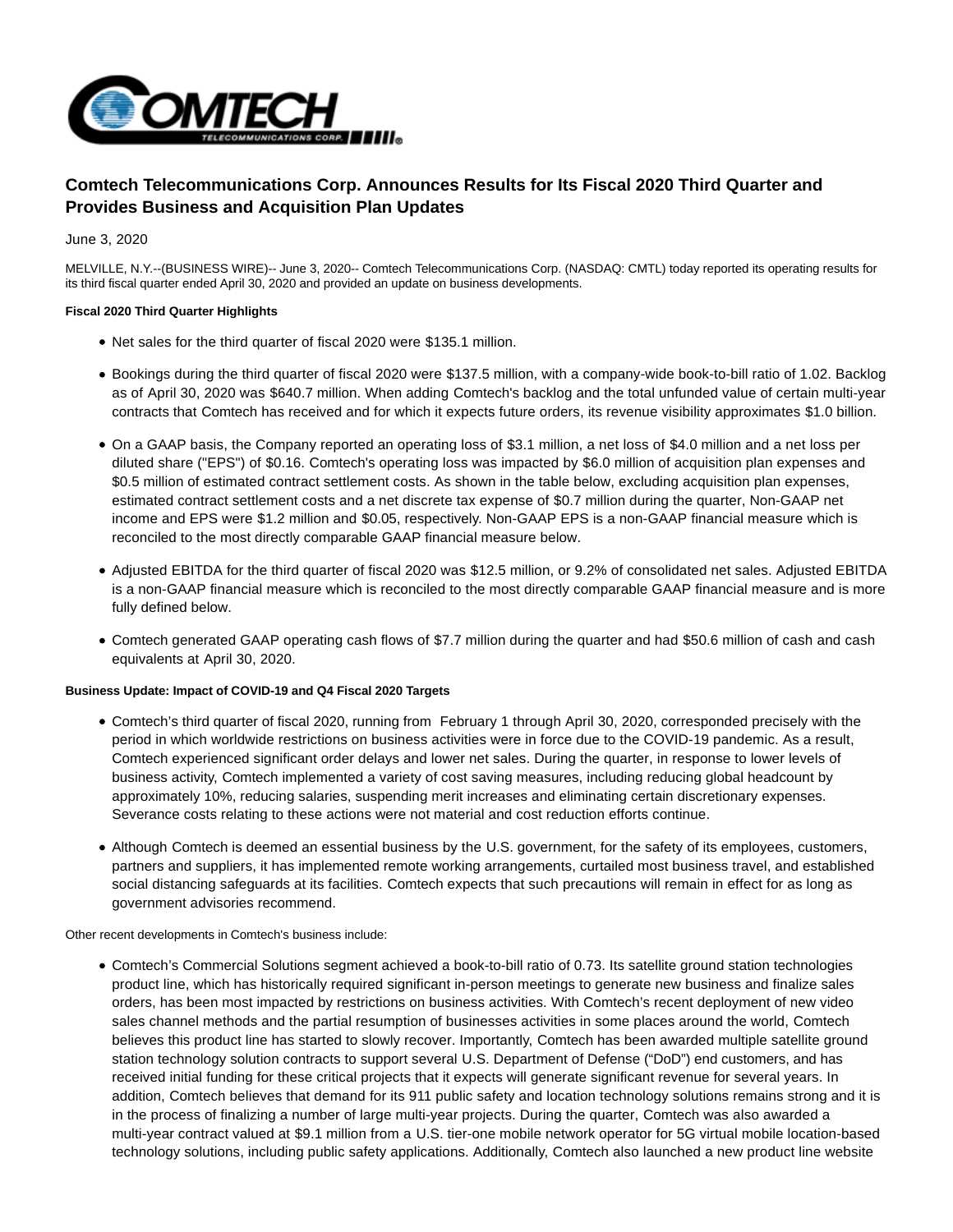highlighting its public safety and location-based solutions and secured several multi-year contracts valued at more than \$15.0 million to deploy new call-handling solutions in the Midwest.

- Comtech's Government Solutions segment achieved a book-to-bill ratio of 1.41. Although this segment has experienced order and shipment delays, demand for almost all of Comtech's mission-critical technologies and high-performance transmission technologies remains strong. In particular, it continues to provide Very Small Aperture Terminal ("VSAT") Satellite Communications Terminals to the U.S. government as well as ongoing sustainment services for several critical programs, including the SNAP and BFT-1 programs. Also, Comtech continues to support the U.S. government's cyber security posture and received large orders for its Joint Cyber Analysis Course ("JCAC") training solutions. In June 2020, Comtech announced COMET - the world's smallest over-the-horizon microwave terminal and received an initial order for the U.S. Special Operations Command. It is also continuing to make significant efforts to win multi-year awards for several large new opportunities with the DoD. During the quarter, Comtech completed the integration of CGC Technology Limited, a leading provider of high precision full motion fixed and mobile X/Y satellite tracking antennas based in the United Kingdom, into its Government Solutions segment and is now working with several top-tier European aerospace companies and other government entities to meet expected long-term growth in LEO and MEO satellite constellations.
- Although the COVID-19 pandemic is by no means over and a second wave of COVID-19 could again alter the business landscape, Comtech believes that the pandemic's worst impact on its business is largely behind it. Comtech's long-term fundamentals remain strong as Comtech continues to believe it is well-positioned for growth as business conditions meaningfully improve. Although it has ceased during the current environment to provide specific financial targets for fiscal 2020 and it remains difficult to predict the timing of customer awards and related shipments, Comtech does expect fiscal 2020 fourth quarter consolidated net sales, net income and Adjusted EBITDA to be somewhat better than the results it achieved during the third fiscal quarter. Comtech expects to incur acquisition plan expenses of approximately \$3.5 million during the fourth quarter of fiscal 2020.
- Comtech's ability to achieve improved results during the fourth quarter will depend, in large part, on timely deliveries and the receipt of, and its performance on, orders from its customers. Fourth quarter results will be negatively impacted if orders and/or deliveries are delayed, business conditions further deteriorate, or Comtech's current or prospective customers materially postpone, reduce or even forgo purchases of its products and services. Other than for acquisition plan expenses, Comtech's fourth quarter fiscal 2020 business outlook does not include the impact of the pending acquisitions of UHP or Gilat, or the impact of any other expense Comtech may incur in order to achieve its strategic objectives.

In commenting on Comtech's performance for the third quarter of fiscal 2020, Fred Kornberg, Chairman of the Board and Chief Executive Officer, noted, "No doubt, the third quarter was challenging for Comtech. But I have never been prouder of our employees for their dedication and commitment to our customers. I am exceedingly grateful for the trust our customers continue to place in Comtech's industry leading technology and expertise. Looking forward, I remain enthusiastic about our efforts on a number of large strategic orders and we are laser focused on positioning the company for a strong fiscal 2021."

## **Business Update: Acquisition Plan**

- In June 2020, Comtech and UHP Networks, Inc. ("UHP"), a leading provider of innovative and disruptive satellite ground station technology solutions, agreed to amend the terms of the agreement for Comtech's purchase of UHP, which was originally announced in November 2019. Under the amended purchase agreement, the total aggregate purchase price has been reduced by approximately 24% from \$50.0 million to \$38.0 million (of which \$5.0 million will be paid in cash, with the remainder in shares of Comtech common stock, cash, or a combination of both, as Comtech may elect at the time of closing). The transaction is subject to customary closing conditions, including necessary regulatory approval to allow Comtech to purchase UHP's sister company which is headquartered in Moscow.
- Comtech's acquisition of Gilat Satellite Networks Ltd. ("Gilat") remains subject to certain conditions to closing, including regulatory approval in Russia. In May 2020, Comtech received notification from the Federal Antimonopoly Service of the Russian Federation that it was extending the review period for Comtech's application pending a decision under the Foreign Investment Law to determine whether approval is required from the Chairman of the Russian Government Commission for Supervising Foreign Investments.
- During the third quarter of fiscal 2020, Comtech closed an acquisition of NG-911, Inc., a pioneer of Next Generation 911 solutions for public safety agencies in the Midwest. The acquisition allows Comtech to cost-effectively expand sales of its industry leading Solacom Guardian call management solutions for public safety. The financial impact of the acquisition was not material.

Additional information about Comtech's third quarter financial results and updated Business Outlook for Fiscal 2020 is set forth in Comtech's Quarterly Report on Form 10-Q filed with the SEC today and Comtech's third quarter investor presentation which is located on its website at [www.comtechtel.com.](https://cts.businesswire.com/ct/CT?id=smartlink&url=http%3A%2F%2Fwww.comtechtel.com&esheet=52230138&newsitemid=20200603005842&lan=en-US&anchor=www.comtechtel.com&index=1&md5=8a7a52d666e9fbc9aac1daecbe7e5189)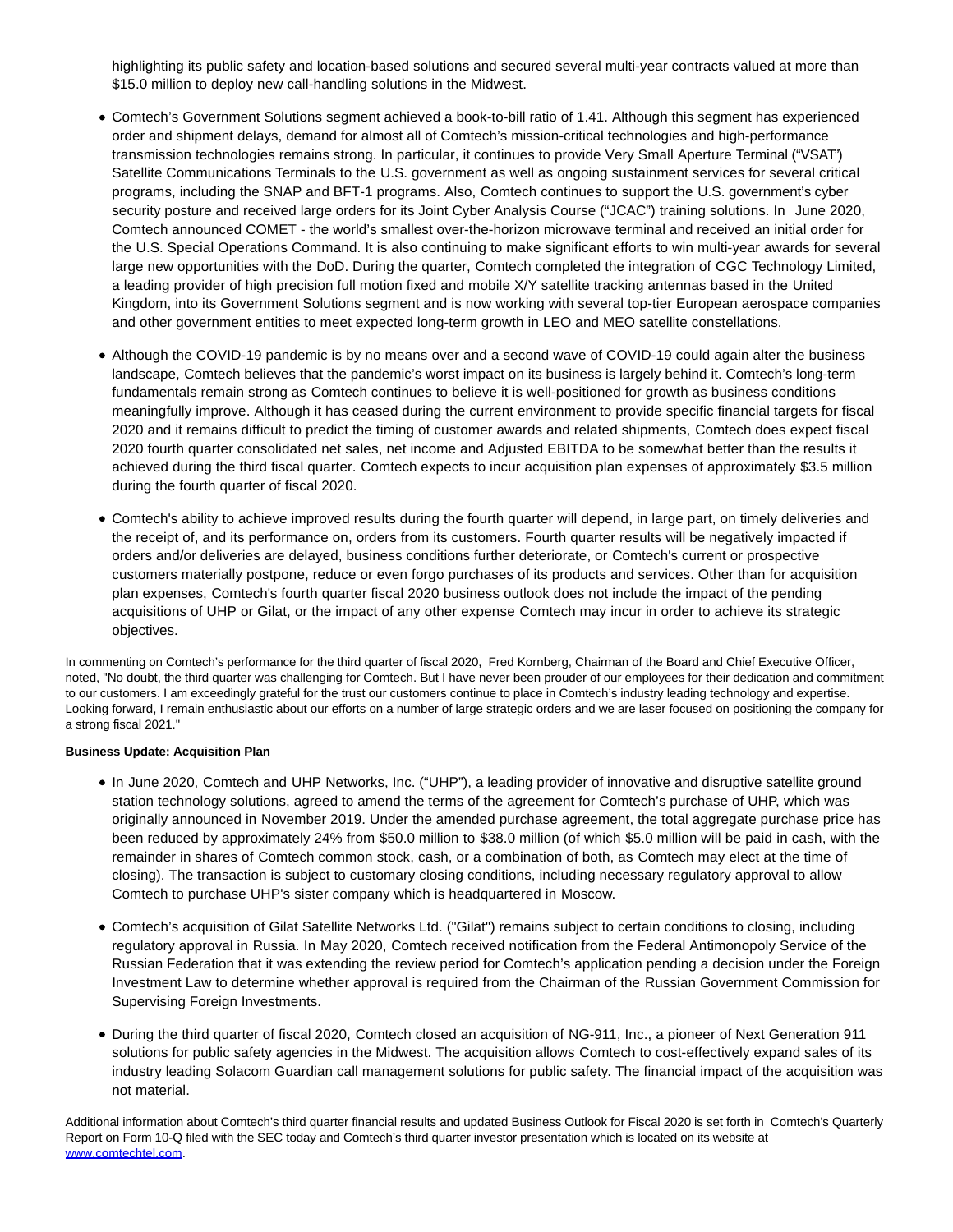### **Conference Call**

The Company has scheduled an investor conference call for 4:30 PM (ET) on Wednesday, June 3, 2020. Investors and the public are invited to access a live webcast of the conference call from the Investor Relations section of the Comtech website a[t www.comtechtel.com.](https://cts.businesswire.com/ct/CT?id=smartlink&url=http%3A%2F%2Fwww.comtechtel.com&esheet=52230138&newsitemid=20200603005842&lan=en-US&anchor=www.comtechtel.com&index=2&md5=9a5b0c66327fd652446352fda9ac8c38) Alternatively, investors can access the conference call by dialing (877) 876‑9174 (domestic), or (785) 424‑1669 (international) and using the conference I.D. "Comtech." A replay of the conference call will be available for seven days by dialing (800) 839‑5642 or (402) 220‑2564. In addition, an updated investor presentation is available on the Company's website.

### **About Comtech**

Comtech Telecommunications Corp. designs, develops, produces and markets innovative products, systems and services for advanced communications solutions. The Company sells products to a diverse customer base in the global commercial and government communications markets.

## **Additional Information and Where to Find It**

This filing is being made in respect of a proposed business combination involving Comtech and Gilat Satellite Networks Ltd. ("Gilat"). This document does not constitute an offer to sell or the solicitation of an offer to buy or subscribe for any securities or a solicitation of any vote or approval nor shall there be any sale, issuance or transfer of securities in any jurisdiction in which such offer, solicitation or sale would be unlawful prior to registration or qualification under the securities laws of any such jurisdiction.

In connection with the proposed business combination involving Comtech and Gilat, a Registration Statement on Form S-4 (File No. 333-236840) has been filed with and declared effective by the SEC. This document is not a substitute for the prospectus / proxy statement included in the Registration Statement or any other document that Comtech or Gilat may file with the SEC in connection with the proposed transaction. Investors and security holders of Comtech and Gilat are urged to read the definitive proxy statement/final prospectus contained in the Registration Statement and any other relevant documents that will be filed with the SEC carefully and in their entirety when they become available because they will contain important information about the proposed transaction.

You may obtain copies of all documents filed with the SEC regarding the proposed transaction, free of charge, at the SEC's website ( [www.sec.gov\).](https://cts.businesswire.com/ct/CT?id=smartlink&url=http%3A%2F%2Fwww.sec.gov&esheet=52230138&newsitemid=20200603005842&lan=en-US&anchor=www.sec.gov&index=3&md5=eaa86140114eb45842acf20fd5897661) In addition, investors and security holders will be able to obtain a free copy of the proxy statement/prospectus (when they become available) and other documents filed with the SEC by Comtech on Comtech's Investor Relations page on Comtech's web site at [www.comtechtel.com o](https://cts.businesswire.com/ct/CT?id=smartlink&url=http%3A%2F%2Fwww.comtechtel.com&esheet=52230138&newsitemid=20200603005842&lan=en-US&anchor=www.comtechtel.com&index=4&md5=ed0b230e2693c07a5e686f9d340b844a)r by writing to Comtech, Investor Relations, (for documents filed with the SEC by Comtech), or by Gilat on Gilat's Investor Relations page on Gilat's web site at [www.Gilat.com o](https://cts.businesswire.com/ct/CT?id=smartlink&url=http%3A%2F%2Fwww.Gilat.com&esheet=52230138&newsitemid=20200603005842&lan=en-US&anchor=www.Gilat.com&index=5&md5=3a3e07d37e34f13fc8d4f2dea1daca79)r by writing to Gilat, Investor Relations, (for documents filed with the SEC by Gilat).

### **Cautionary Statement Regarding Forward-Looking Statements**

Certain information in this press release contains forward-looking statements, including but not limited to, information relating to the Company's future performance and financial condition, plans and objectives of the Company's management and the Company's assumptions regarding such future performance, financial condition, and plans and objectives that involve certain significant known and unknown risks and uncertainties and other factors not under the Company's control which may cause its actual results, future performance and financial condition, and achievement of plans and objectives of the Company's management to be materially different from the results, performance or other expectations implied by these forwardlooking statements. These factors include, among other things: the risk that the acquisitions of Gilat and UHP may not be consummated for reasons including that the conditions precedent to the completion of these acquisitions may not be satisfied or the occurrence of any event, change or circumstance could give rise to the termination of the agreements; the risk that the regulatory approvals will not be obtained; the possibility that the expected synergies from recent or pending acquisitions will not be fully realized, or will not be realized within the anticipated time periods; the risk that the acquired businesses and pending acquisitions will not be integrated with Comtech successfully; the possibility of disruption from the recent or pending acquisitions, making it more difficult to maintain business and operational relationships or retain key personnel; the risk that the Company will be unsuccessful in implementing a tactical shift in its Government Solutions segment away from bidding on large commodity service contracts and toward pursuing contracts for its niche products with higher margins; the nature and timing of receipt of, and the Company's performance on, new or existing orders that can cause significant fluctuations in net sales and operating results; the timing and funding of government contracts; adjustments to gross profits on long-term contracts; risks associated with international sales; rapid technological change; evolving industry standards; new product announcements and enhancements, including the risks associated with expanding the sales of the Company's Heights<sup>TM</sup> Network Platform ("HEIGHTS"); changing customer demands and or procurement strategies; changes in prevailing economic and political conditions; changes in the price of oil in global markets; changes in foreign currency exchange rates; risks associated with the Company's legal proceedings, customer claims for indemnification, and other similar matters; risks associated with the Company's obligations under its Credit Facility; risks associated with the Company's large contracts; risks associated with the COVID-19 pandemic; and other factors described in this and the Company's other filings with the Securities and Exchange Commission.

#### **COMTECH TELECOMMUNICATIONS CORP. AND SUBSIDIARIES**

Condensed Consolidated Statements of Operations (Unaudited)

| Three months ended April 30, Nine months ended April 30, |  |
|----------------------------------------------------------|--|
|                                                          |  |

2020 2019 2020 2019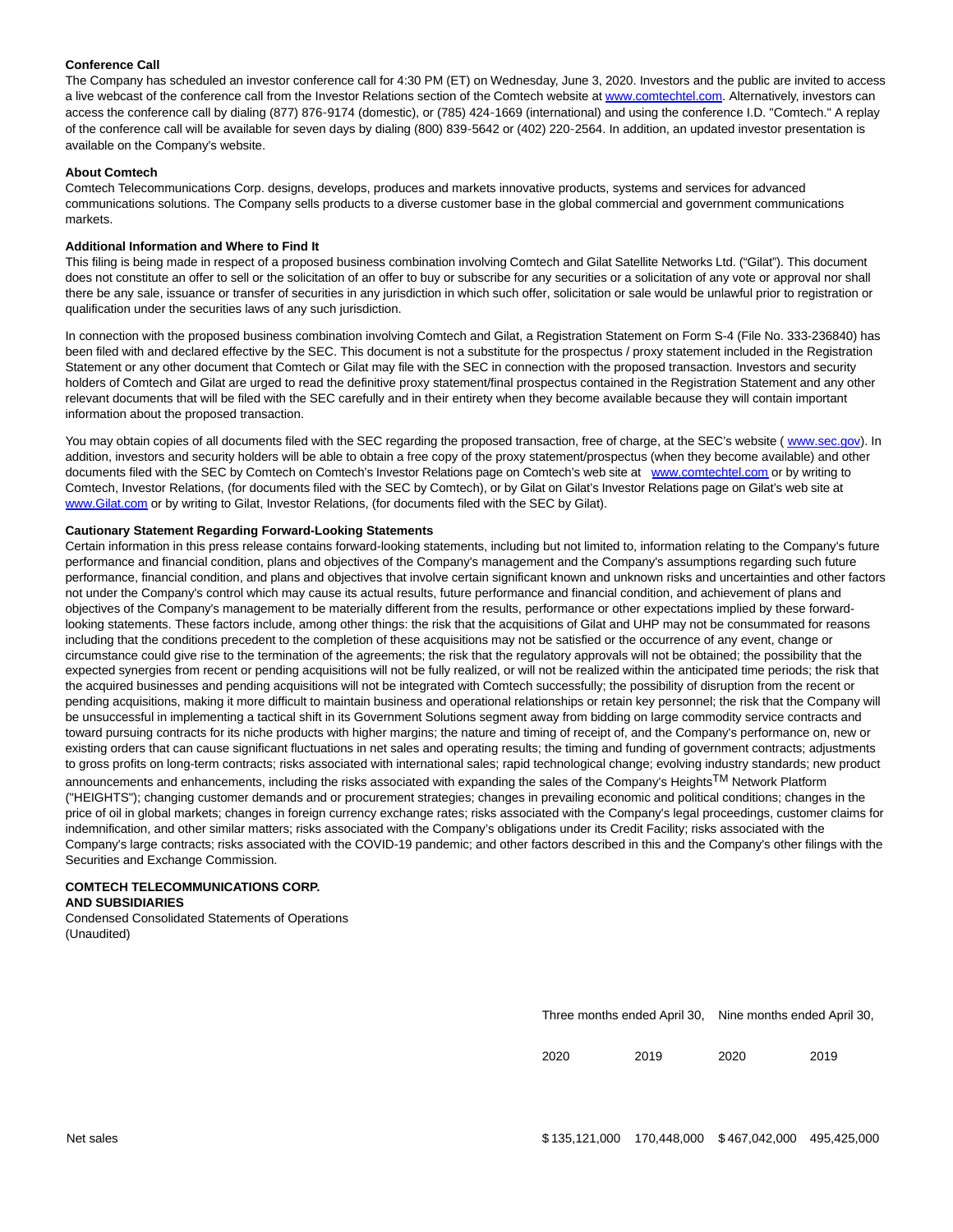| Cost of sales                                                  | 82,120,000               | 106,032,000  | 289,872,000 | 311,995,000 |  |
|----------------------------------------------------------------|--------------------------|--------------|-------------|-------------|--|
| Gross profit                                                   | 53,001,000               | 64,416,000   | 177,170,000 | 183,430,000 |  |
|                                                                |                          |              |             |             |  |
| Expenses:                                                      |                          |              |             |             |  |
| Selling, general and administrative                            | 32,313,000               | 33,409,000   | 93,538,000  | 97,243,000  |  |
| Research and development                                       | 12,324,000               | 13,471,000   | 40,925,000  | 40,664,000  |  |
| Amortization of intangibles                                    | 5,517,000                | 4,536,000    | 15,952,000  | 13,113,000  |  |
| Settlement of intellectual property litigation                 |                          |              |             | (3,204,000) |  |
| Acquisition plan expenses                                      | 5,983,000                | 1,704,000    | 14,397,000  | 4,612,000   |  |
|                                                                | 56,137,000               | 53,120,000   | 164,812,000 | 152,428,000 |  |
|                                                                |                          |              |             |             |  |
| Operating (loss) income                                        | (3, 136, 000)            | ) 11,296,000 | 12,358,000  | 31,002,000  |  |
|                                                                |                          |              |             |             |  |
| Other expenses:                                                |                          |              |             |             |  |
| Interest expense                                               | 1,504,000                | 2,159,000    | 4,924,000   | 7,095,000   |  |
| Write-off of deferred financing costs                          |                          |              |             | 3,217,000   |  |
| Interest (income) and other                                    | 108,000                  | (22,000)     | ) 37,000    | (7,000)     |  |
|                                                                |                          |              |             |             |  |
| (Loss) income before (benefit from) provision for income taxes | (4,748,000)              | 9,159,000    | 7,397,000   | 20,697,000  |  |
| (Benefit from) provision for income taxes                      | (759,000)                | ) 1,547,000  | 1,503,000   | 1,791,000   |  |
|                                                                |                          |              |             |             |  |
| Net (loss) income                                              | \$(3,989,000) 7,612,000) |              | \$5,894,000 | 18,906,000  |  |
|                                                                |                          |              |             |             |  |
| Net (loss) income per share:                                   |                          |              |             |             |  |
| Basic                                                          | \$ (0.16)                | ) 0.31       | \$0.24      | 0.79        |  |
| Diluted                                                        | \$ (0.16)                | ) 0.31       | \$0.24      | 0.78        |  |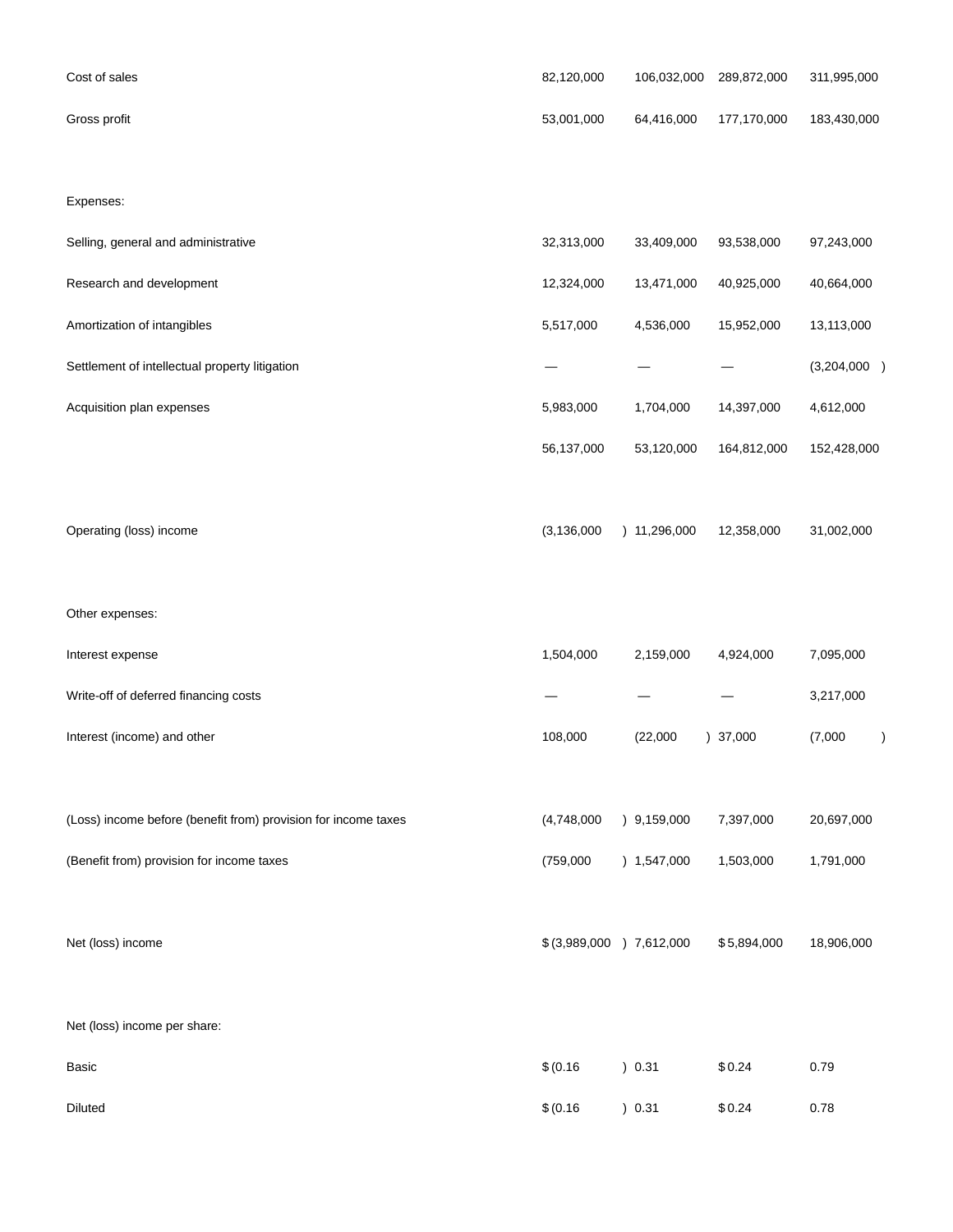| Weighted average number of common shares outstanding - basic                                                       | 24,982,000 | 24,192,000     | 24,730,000    | 24,074,000 |
|--------------------------------------------------------------------------------------------------------------------|------------|----------------|---------------|------------|
|                                                                                                                    |            |                |               |            |
| Weighted average number of common and common equivalent shares outstanding -<br>diluted                            | 24,982,000 | 24,330,000     | 24,892,000    | 24,263,000 |
| <b>COMTECH TELECOMMUNICATIONS CORP.</b><br><b>AND SUBSIDIARIES</b><br><b>Condensed Consolidated Balance Sheets</b> |            |                |               |            |
|                                                                                                                    |            | April 30, 2020 | July 31, 2019 |            |
|                                                                                                                    |            | (Unaudited)    | (Audited)     |            |
| Assets                                                                                                             |            |                |               |            |
| Current assets:                                                                                                    |            |                |               |            |
| Cash and cash equivalents                                                                                          |            | \$50,634,000   | 45,576,000    |            |
| Accounts receivable, net                                                                                           |            | 137,887,000    | 145,032,000   |            |
| Inventories, net                                                                                                   |            | 79,423,000     | 74,839,000    |            |
| Prepaid expenses and other current assets                                                                          |            | 22,691,000     | 14,867,000    |            |
| Total current assets                                                                                               |            | 290,635,000    | 280,314,000   |            |
| Property, plant and equipment, net                                                                                 |            | 27,149,000     | 28,026,000    |            |
| Operating lease right-of-use assets, net                                                                           |            | 31,942,000     |               |            |
| Goodwill                                                                                                           |            | 335,477,000    | 310,489,000   |            |
| Intangibles with finite lives, net                                                                                 |            | 260,162,000    | 261,890,000   |            |
| Deferred financing costs, net                                                                                      |            | 2,575,000      | 3,128,000     |            |
| Other assets, net                                                                                                  |            | 3,792,000      | 3,864,000     |            |
| <b>Total assets</b>                                                                                                |            | \$951,732,000  | 887,711,000   |            |
| Liabilities and Stockholders' Equity                                                                               |            |                |               |            |
| Current liabilities:                                                                                               |            |                |               |            |
| Accounts payable                                                                                                   |            | \$32,942,000   | 24,330,000    |            |
| Accrued expenses and other current liabilities                                                                     |            | 83,561,000     | 78,584,000    |            |
| Operating lease liabilities, current                                                                               |            | 8,480,000      |               |            |
| Finance lease and other obligations, current                                                                       |            |                | 757,000       |            |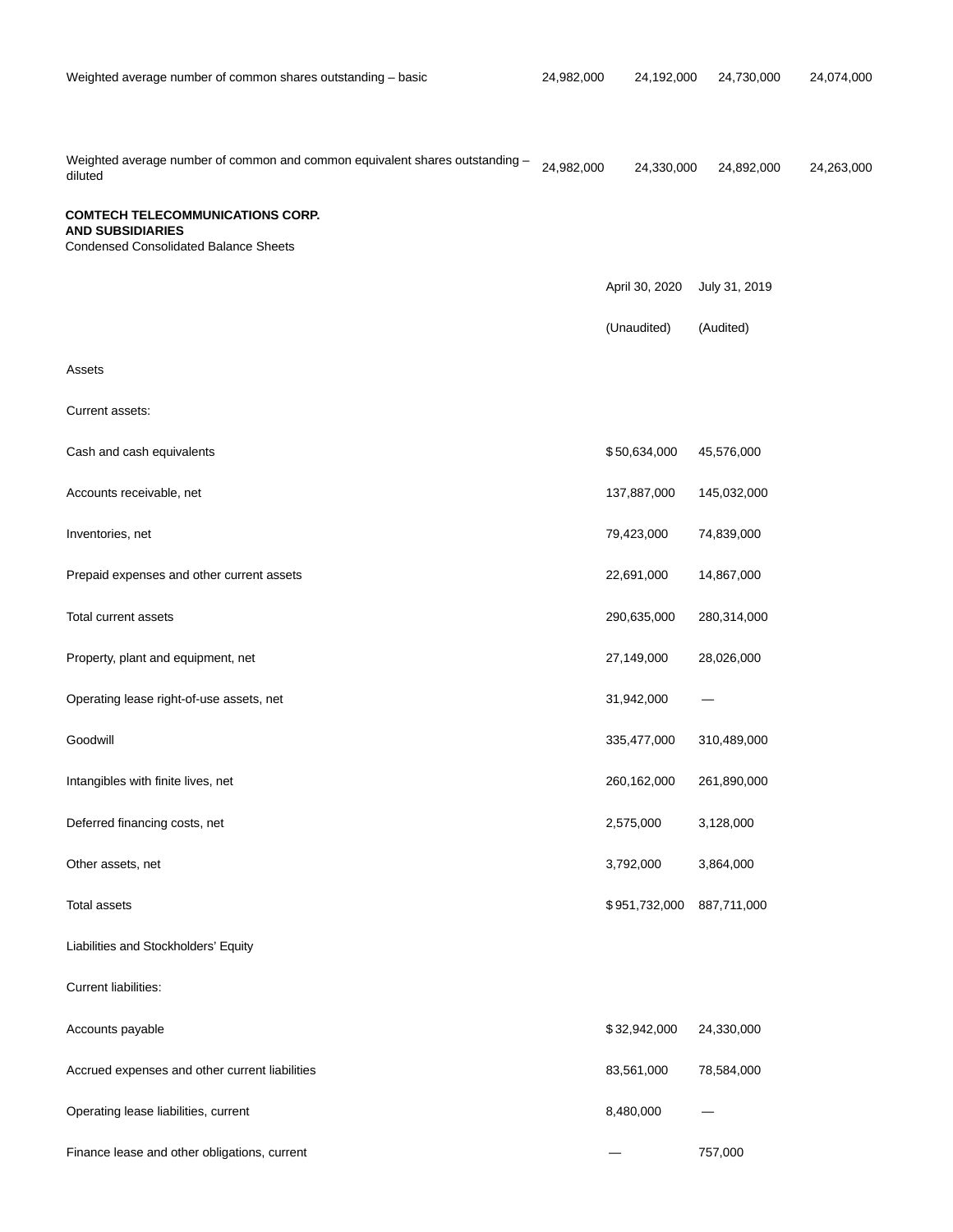| Dividends payable                                                                                                                                                            | 2,466,000                   | 2,406,000   |
|------------------------------------------------------------------------------------------------------------------------------------------------------------------------------|-----------------------------|-------------|
| <b>Contract liabilities</b>                                                                                                                                                  | 46,070,000                  | 38,682,000  |
| Interest payable                                                                                                                                                             | 253,000                     | 588,000     |
| <b>Total current liabilities</b>                                                                                                                                             | 173,772,000                 | 145,347,000 |
| Non-current portion of long-term debt                                                                                                                                        | 159,400,000                 | 165,000,000 |
| Operating lease liabilities, non-current                                                                                                                                     | 25,864,000                  |             |
| Income taxes payable                                                                                                                                                         | 2,316,000                   | 325,000     |
| Deferred tax liability, net                                                                                                                                                  | 16,676,000                  | 12,481,000  |
| Long-term contract liabilities                                                                                                                                               | 11,151,000                  | 10,654,000  |
| Other liabilities                                                                                                                                                            | 16,728,000                  | 18,822,000  |
| <b>Total liabilities</b>                                                                                                                                                     | 405,907,000                 | 352,629,000 |
| Commitments and contingencies                                                                                                                                                |                             |             |
| Stockholders' equity:                                                                                                                                                        |                             |             |
| Preferred stock, par value \$.10 per share; shares authorized and unissued 2,000,000                                                                                         |                             |             |
| Common stock, par value \$0.10 per share; authorized 100,000,000 shares;<br>issued 39,765,257 shares and 39,276,161 shares at April 30, 2020 and July 31, 2019, respectively | 3,977,000                   | 3,928,000   |
| Additional paid-in capital                                                                                                                                                   | 564,965,000                 | 552,670,000 |
| Retained earnings                                                                                                                                                            | 418,732,000                 | 420,333,000 |
|                                                                                                                                                                              | 987,674,000                 | 976,931,000 |
| Less:                                                                                                                                                                        |                             |             |
| Treasury stock, at cost (15,033,317 shares at April 30, 2020<br>and July 31, 2019)                                                                                           | (441,849,000) (441,849,000) |             |
| Total stockholders' equity                                                                                                                                                   | 545,825,000                 | 535,082,000 |
| Total liabilities and stockholders' equity                                                                                                                                   | \$951,732,000               | 887,711,000 |

## **COMTECH TELECOMMUNICATIONS CORP.**

## **AND SUBSIDIARIES**

Reconciliation of Non-GAAP Financial Measures to GAAP Financial Measures (Unaudited)

#### **Use of Non-GAAP Financial Measures**

In order to provide investors with additional information regarding its financial results, this press release contains "Non-GAAP financial measures" under the rules of the SEC. The Company's Adjusted EBITDA is a Non-GAAP measure that represents earnings (loss) before income taxes, interest (income) and other, write-off of deferred financing costs, interest expense, amortization of stock-based compensation, amortization of intangibles, depreciation expense, estimated contract settlement costs, settlement of intellectual property litigation, acquisition plan expenses, facility exit costs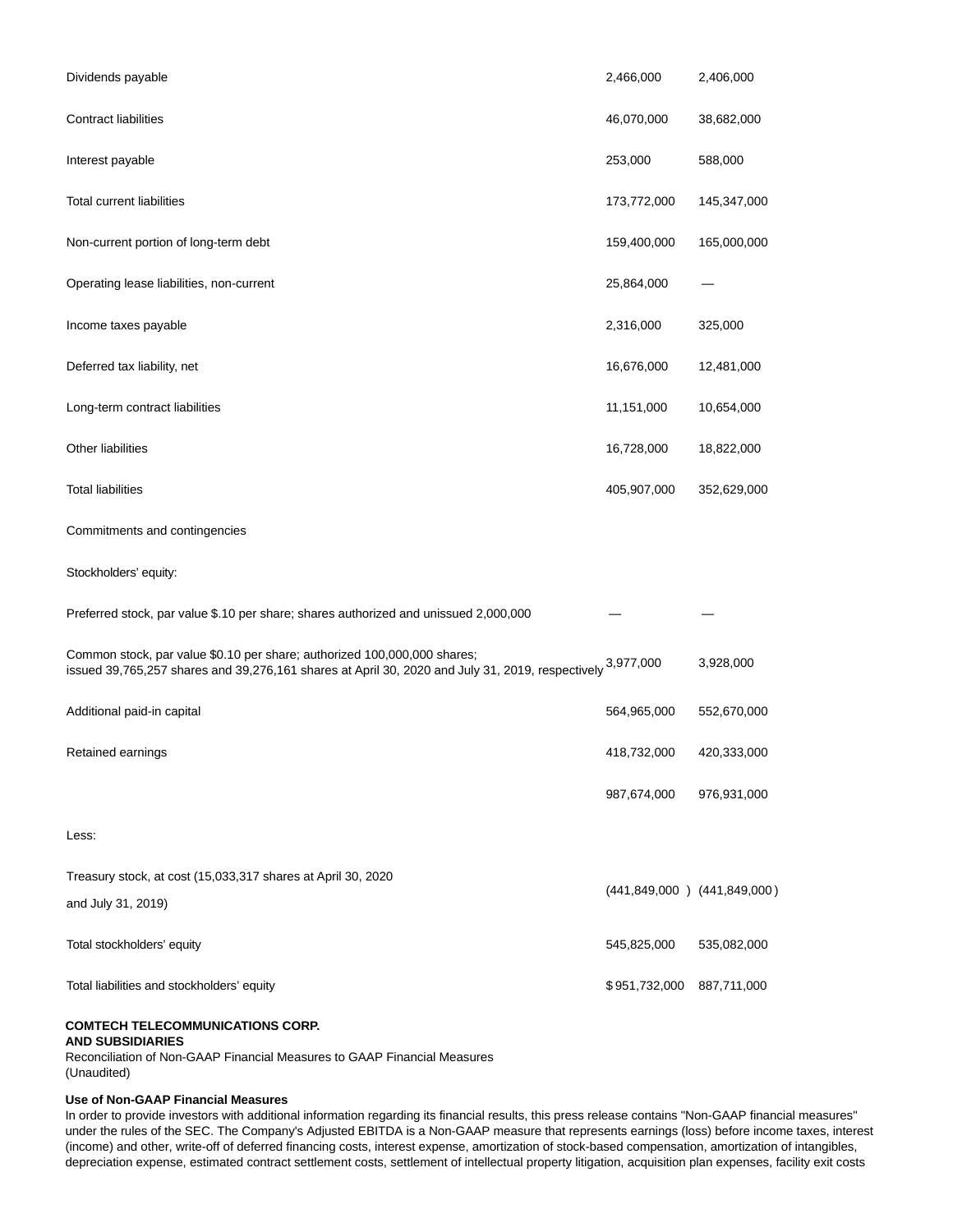and strategic alternatives analysis expenses and other. The Company's definition of Adjusted EBITDA may differ from the definition of EBITDA or Adjusted EBITDA used by other companies and therefore may not be comparable to similarly titled measures used by other companies. Adjusted EBITDA is also a measure frequently requested by the Company's investors and analysts. The Company believes that investors and analysts may use Adjusted EBITDA, along with other information contained in its SEC filings, in assessing the Company's performance and comparability of its results with other companies. The Company's Non-GAAP measures for consolidated operating income, net income and net income per diluted share reflect the GAAP measures as reported, adjusted for certain items as discussed below. These Non-GAAP financial measures have limitations as an analytical tool as they exclude the financial impact of transactions necessary to conduct the Company's business, such as the granting of equity compensation awards, and are not intended to be an alternative to financial measures prepared in accordance with GAAP. These measures are adjusted as described in the reconciliation of GAAP to Non-GAAP in the below tables, but these adjustments should not be construed as an inference that all of these adjustments or costs are unusual, infrequent or non-recurring. Non-GAAP financial measures should be considered in addition to, and not as a substitute for or superior to, financial measures determined in accordance with GAAP. Investors are advised to carefully review the GAAP financial results that are disclosed in the Company's SEC filings.

| Three months ended |      | Nine months ended | Fiscal |      |  |
|--------------------|------|-------------------|--------|------|--|
| April 30,          |      | April 30,         |        |      |  |
| 2020               | 2019 | 2020              | 2019   | 2019 |  |

#### **Reconciliation of GAAP Net Income (Loss) to Adjusted EBITDA:**

| Net (loss) income                              | $$ (3,989,000 )$ 7,612,000 |             | \$5,894,000  | 18,906,000                  | \$25,041,000 |
|------------------------------------------------|----------------------------|-------------|--------------|-----------------------------|--------------|
| (Benefit from) provision for income taxes      | (759,000                   | ) 1,547,000 | 1,503,000    | 1,791,000                   | 3,869,000    |
| Interest (income) and other                    | 108,000                    | (22,000)    | ) 37,000     | (7,000)                     | )35,000      |
| Write-off of deferred financing costs          |                            |             |              | 3,217,000                   | 3,217,000    |
| Interest expense                               | 1,504,000                  | 2,159,000   | 4,924,000    | 7,095,000                   | 9,245,000    |
| Amortization of stock-based compensation       | 981,000                    | 1,119,000   | 3,098,000    | 3,356,000                   | 11,427,000   |
| Amortization of intangibles                    | 5,517,000                  | 4,536,000   | 15,952,000   | 13,113,000                  | 18,320,000   |
| Depreciation                                   | 2,650,000                  | 2,918,000   | 8,022,000    | 8,618,000                   | 11,927,000   |
| Estimated contract settlement costs            | 476,000                    | 2,465,000   | 444,000      | 6,351,000                   | 6,351,000    |
| Settlement of intellectual property litigation |                            |             |              | $(3,204,000)$ $(3,204,000)$ |              |
| Acquisition plan expenses                      | 5,983,000                  | 1,704,000   | 14,397,000   | 4,612,000                   | 5,871,000    |
| Facility exit costs                            |                            |             |              | 1,373,000                   | 1,373,000    |
| <b>Adjusted EBITDA</b>                         | \$12,471,000               | 24,038,000  | \$54,271,000 | 65,221,000                  | \$93,472,000 |

In addition, a reconciliation of Comtech's GAAP consolidated operating income (loss), net income (loss) and net income (loss) per diluted share to the corresponding non-GAAP measures is shown in the tables below for the three and nine months ended April 30, 2020 and 2019, and full year of fiscal 2019:

| Operating (Loss) Net (Loss)<br>Income | Income | Net (loss)<br>Income per<br>Diluted |
|---------------------------------------|--------|-------------------------------------|
| Three months ended                    |        |                                     |
| April 30, 2020                        |        |                                     |

Nine months ended

Operating Income Net Income

Net Income per Diluted Share\*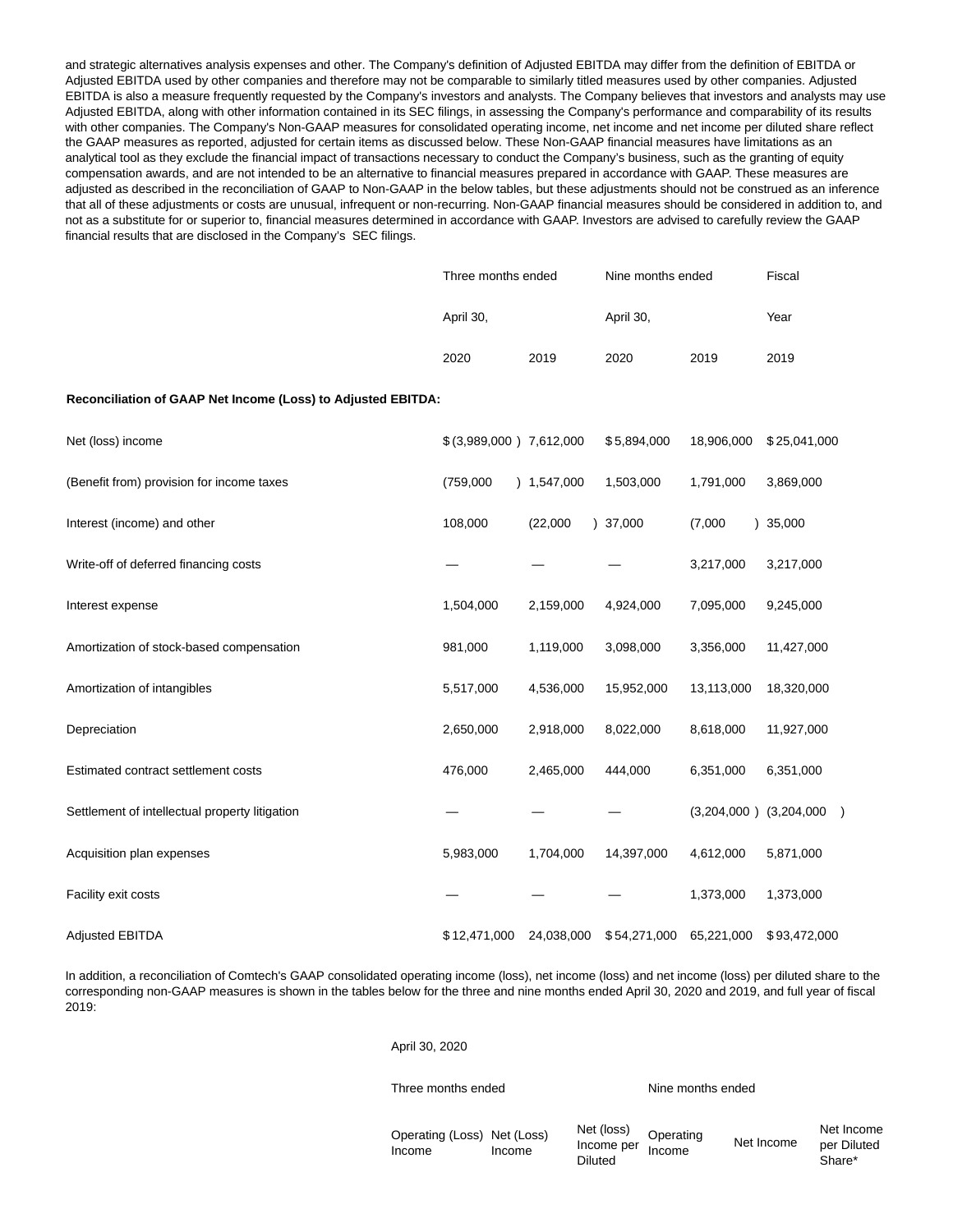### Share\*

## **Reconciliation of GAAP to Non-GAAP Earnings (Loss):**

| GAAP measures, as reported          | $$$ (3,136,000 | \$(3,989,000) \$(0.16 |        | \$12,358,000 | \$5,894,000  | \$0.24  |  |
|-------------------------------------|----------------|-----------------------|--------|--------------|--------------|---------|--|
| Acquisition plan expenses           | 5,983,000      | 4.128.000             | 0.16   | 14.397.000   | 9.934.000    | 0.40    |  |
| Estimated contract settlement costs | 476.000        | 328,000               | 0.01   | 444.000      | 306.000      | 0.01    |  |
| Net discrete tax expense (benefit)  |                | 713.000               | 0.03   |              | (790.000)    | (0.03)  |  |
| Non-GAAP measures                   | \$3,323,000    | \$1,180,000           | \$0.05 | \$27.199.000 | \$15,344,000 | \$ 0.62 |  |

## April 30, 2019

|                                                     | Three months ended  |              |                                     | Nine months ended   |              |                                     |
|-----------------------------------------------------|---------------------|--------------|-------------------------------------|---------------------|--------------|-------------------------------------|
|                                                     | Operating<br>Income | Net Income   | Net Income<br>per Diluted<br>Share* | Operating<br>Income | Net Income   | Net Income<br>per Diluted<br>Share* |
| <b>Reconciliation of GAAP to Non-GAAP Earnings:</b> |                     |              |                                     |                     |              |                                     |
| GAAP measures, as reported                          | \$11,296,000        | \$7,612,000  | \$0.31                              | \$31,002,000        | \$18,906,000 | \$0.78                              |
| Estimated contract settlement costs                 | 2,465,000           | 1,898,000    | 0.08                                | 6,351,000           | 4,890,000    | 0.20                                |
| Settlement of intellectual property litigation      |                     |              |                                     | (3,204,000)         | (2,467,000)  | (0.10)                              |
| Acquisition plan expenses                           | 1,704,000           | 1,312,000    | 0.05                                | 4,612,000           | 3,551,000    | 0.15                                |
| Facility exit costs                                 |                     |              |                                     | 1,373,000           | 1,057,000    | 0.04                                |
| Write-off of deferred financing costs               |                     |              |                                     |                     | 2,477,000    | 0.10                                |
| Net discrete tax benefit                            |                     | (559,000)    | (0.02)                              |                     | (2,991,000)  | (0.12)                              |
| Non-GAAP measures                                   | \$15,465,000        | \$10,263,000 | \$0.42                              | \$40,134,000        | \$25,423,000 | \$1.05                              |

| <b>Fiscal Year</b> |  |
|--------------------|--|
|                    |  |

2019

Operating<br>Income

Net Income

Net Income per Diluted Share\*